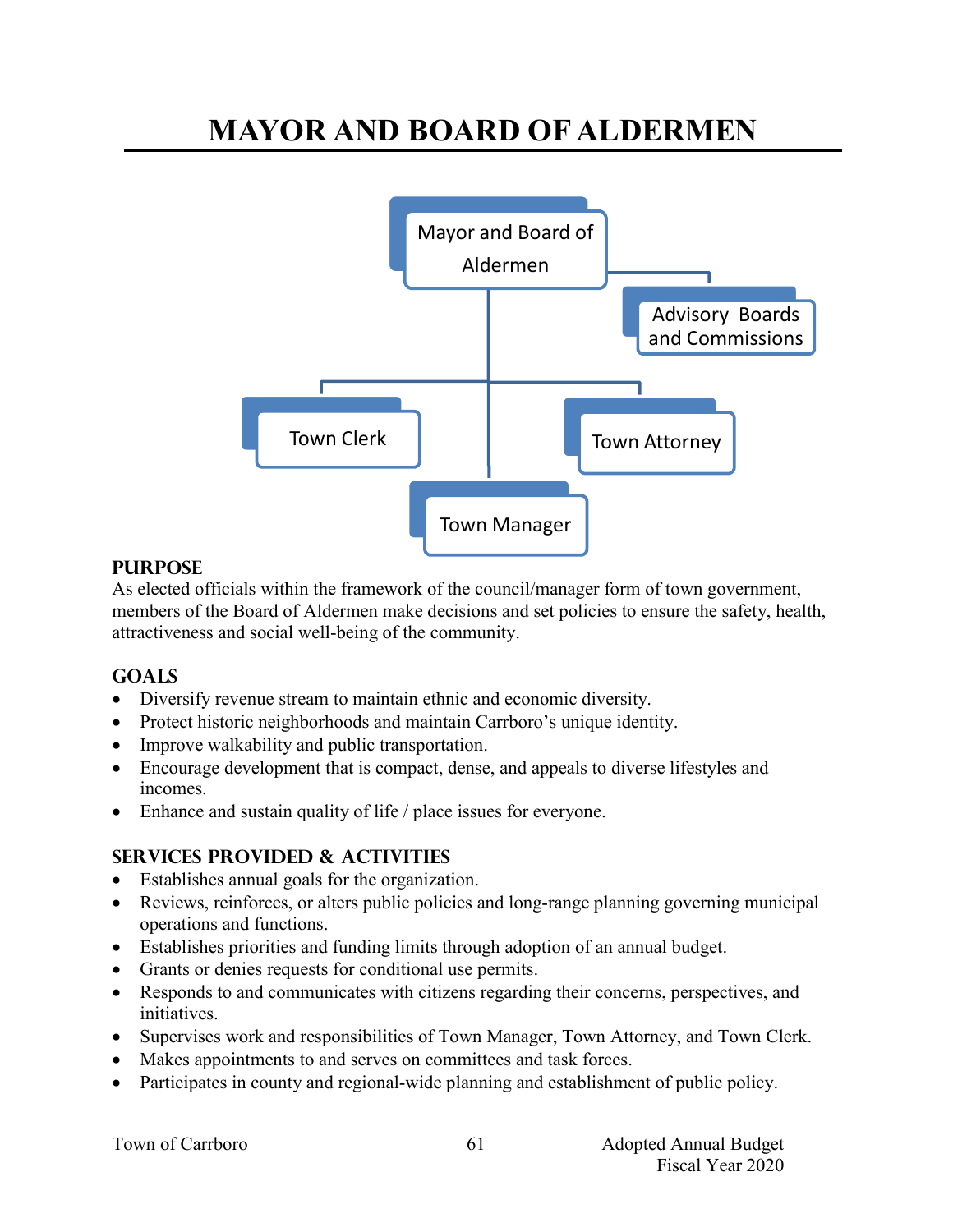## **Previous year accomplishments**

- Maintained Standard and Poor AAA ("triple A") Bond Rating
- Tree City USA for 33rd year
- Continued work on Historic Rogers Road Infrastructure
- Maintained Silver Level Designation from the League of American Bicyclists
- Maintained certification as Orange County Certified Living Wage Employer
- Maintained A- Citizen Survey
- Established stormwater rate structure
- Broke ground on Dr. MLK, Jr. Park Construction

## **Upcoming Fiscal year objectives**

- Continue to review downtown parking situation.
- Work to improve housing affordability and protection of existing neighborhoods.
- Work to improve stormwater/flooding problems
- Support the continued design and building of the 203 South Greensboro Street Project
- Begin work on Comprehensive Plan

## **Budget summary for Mayor and board of aldermen**

|                  |       | 2017-18<br>Actual | 2018-19<br><b>Adopted</b><br><b>Budget</b> | FY 2019-20<br><b>Adopted</b><br><b>Budget</b> | <b>Pct Change</b> |
|------------------|-------|-------------------|--------------------------------------------|-----------------------------------------------|-------------------|
| Personnel        |       | 103,027           | 116,341                                    | 113,436                                       | $-2.5\%$          |
| <b>Operating</b> |       | 227,486           | 240,600                                    | 257,825                                       | $7.2\%$           |
|                  | TOTAL | \$330,513         | \$356,941                                  | \$371,261                                     | $4.0\%$           |

#### **CHANGES IN BUDGET FROM PRIOR YEAR ADOPTED BUDGET:**

The primary increase is related to the costs of the local elections.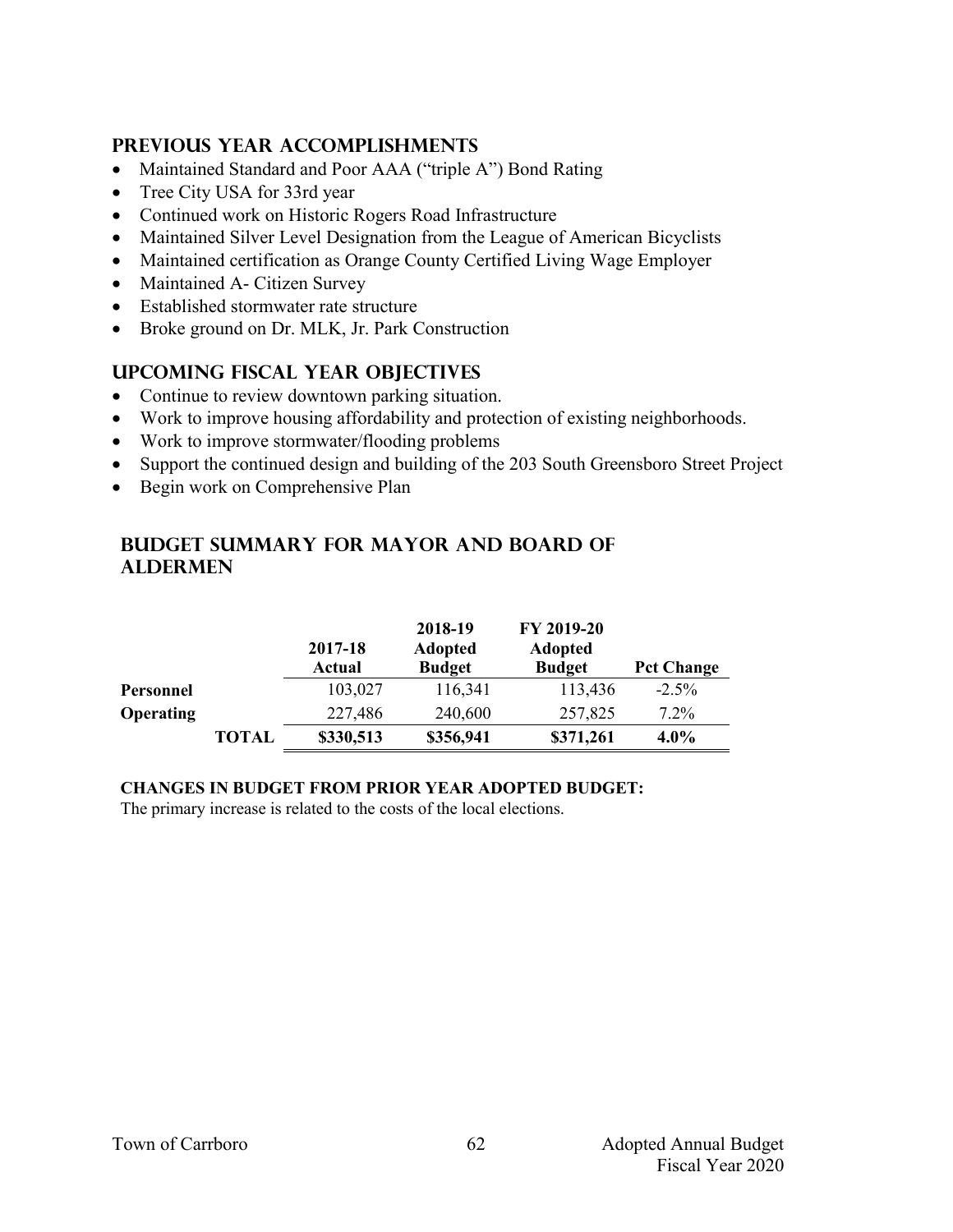# **ADVISORY BOARDS AND COMMISSIONS**

#### **PURPOSE**

The Advisory Boards and Commissions advise the Board of Aldermen on issues and policy decisions as provided for in the Carrboro Town Code.

#### **Services provided & activities**

- Review and make comments to the Board of Aldermen on proposed policies, plans and ordinances.
- Make recommendations to the Board of Aldermen as to the need for policies and ordinances.

## **Budget summary for advisory boards and commissions**

|                  |              | 2017-18<br>Actual | 2018-19<br><b>Adopted</b><br><b>Budget</b> | FY 2019-20<br><b>Adopted</b><br><b>Budget</b> | <b>Pct Change</b> |
|------------------|--------------|-------------------|--------------------------------------------|-----------------------------------------------|-------------------|
| <b>Operating</b> |              | 11,582            | 17,350                                     | 29,950                                        | 72.6%             |
|                  | <b>TOTAL</b> | \$11,582          | \$17,350                                   | \$29,950                                      | 72.6%             |

#### **CHANGES IN BUDGET FROM PRIOR YEAR ADOPTED BUDGET:**

There was a decrease in Appreciation Events budget and an increase in the Art Committee budget.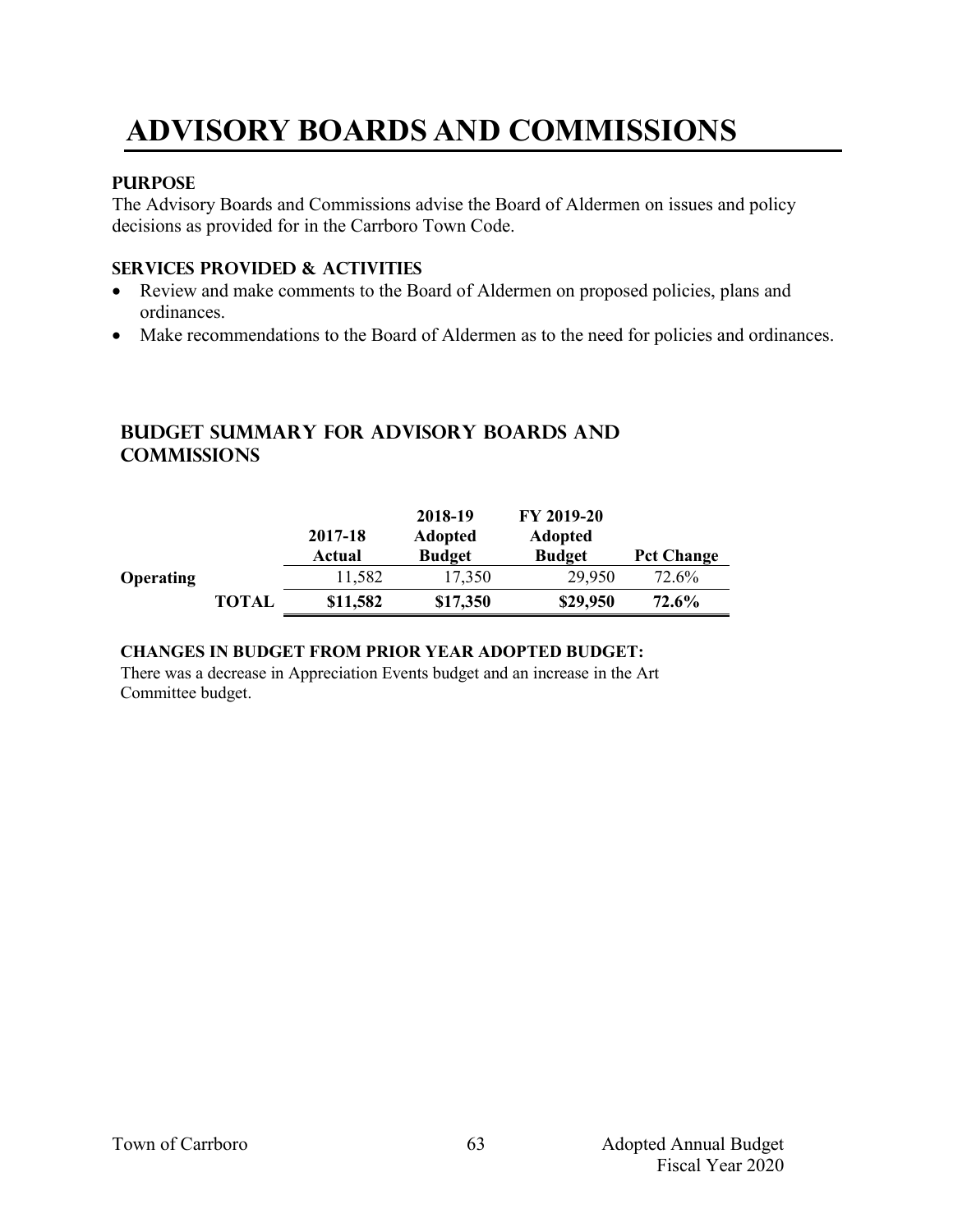#### **PURPOSE**

This budget supports local and regional agencies providing community services or information vital to the execution of Board of Aldermen priorities.

## **Budget summary for Governance support**

|                  |              | 2017-18<br>Actual | 2018-19<br><b>Adopted</b><br><b>Budget</b> | FY 2019-20<br><b>Adopted</b><br><b>Budget</b> | <b>Pct Change</b> |
|------------------|--------------|-------------------|--------------------------------------------|-----------------------------------------------|-------------------|
| <b>Operating</b> |              | 642,555           | 643,067                                    | 657,052                                       | $2.2\%$           |
|                  | <b>TOTAL</b> | \$642,555         | \$643,067                                  | \$657,052                                     | $2.2\%$           |

#### **CHANGES IN BUDGET FROM PRIOR YEAR ADOPTED BUDGET:**

There was no significant change in this budget.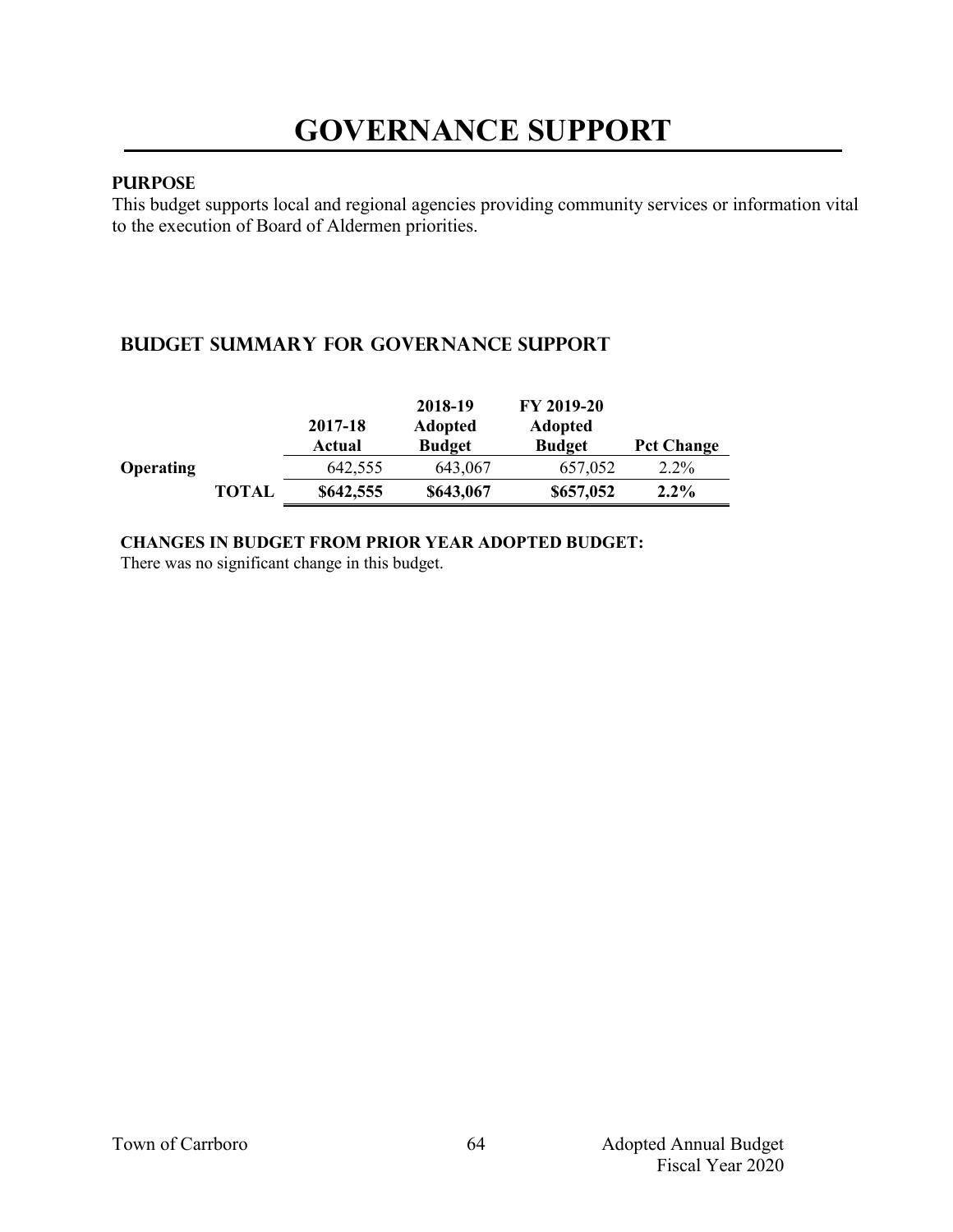# **TOWN MANAGER**



#### **PURPOSE**

The Town Manager serves as primary advisor to, and implements the policies of, the Mayor and Board of Aldermen. The Town Manager communicates these policies to residents and staff, and effectively organizes and manages town staff and resources to respond to the community and residents' needs.

#### **GOALS**

- To lead an organization that functions well internally and implements Board policies in a timely, effective, efficient, and friendly manner.
- To give well-informed, helpful advice to the Board on policy options and other matters.
- To facilitate effective Board action through the presentation of clear, concise agendas.
- To adhere to the professional code of ethics and always work towards the long-term best interests of the Town.
- To ensure staff satisfaction and retention.
- To communicate Town policy, decisions, and activities clearly and efficiently, as well as promoting and marketing all town related functions to the general public.

#### **SERVICES PROVIDED & ACTIVITIES**

- Provides general guidance and support to town departments in achieving town-wide goals and objectives.
- Seeks capital improvement strategies to meet the needs of the town and organization.
- Studies, develops, and implements policy and program recommendations at the direction of the Board of Aldermen.
- Provides support for the Board of Aldermen.
- Represents the town's interests on local, regional, and state-wide bodies dealing with issues important to Carrboro.
- Conducts and facilitates public communication with the Mayor and Board of Aldermen, residents, employees, and other users of town services.

65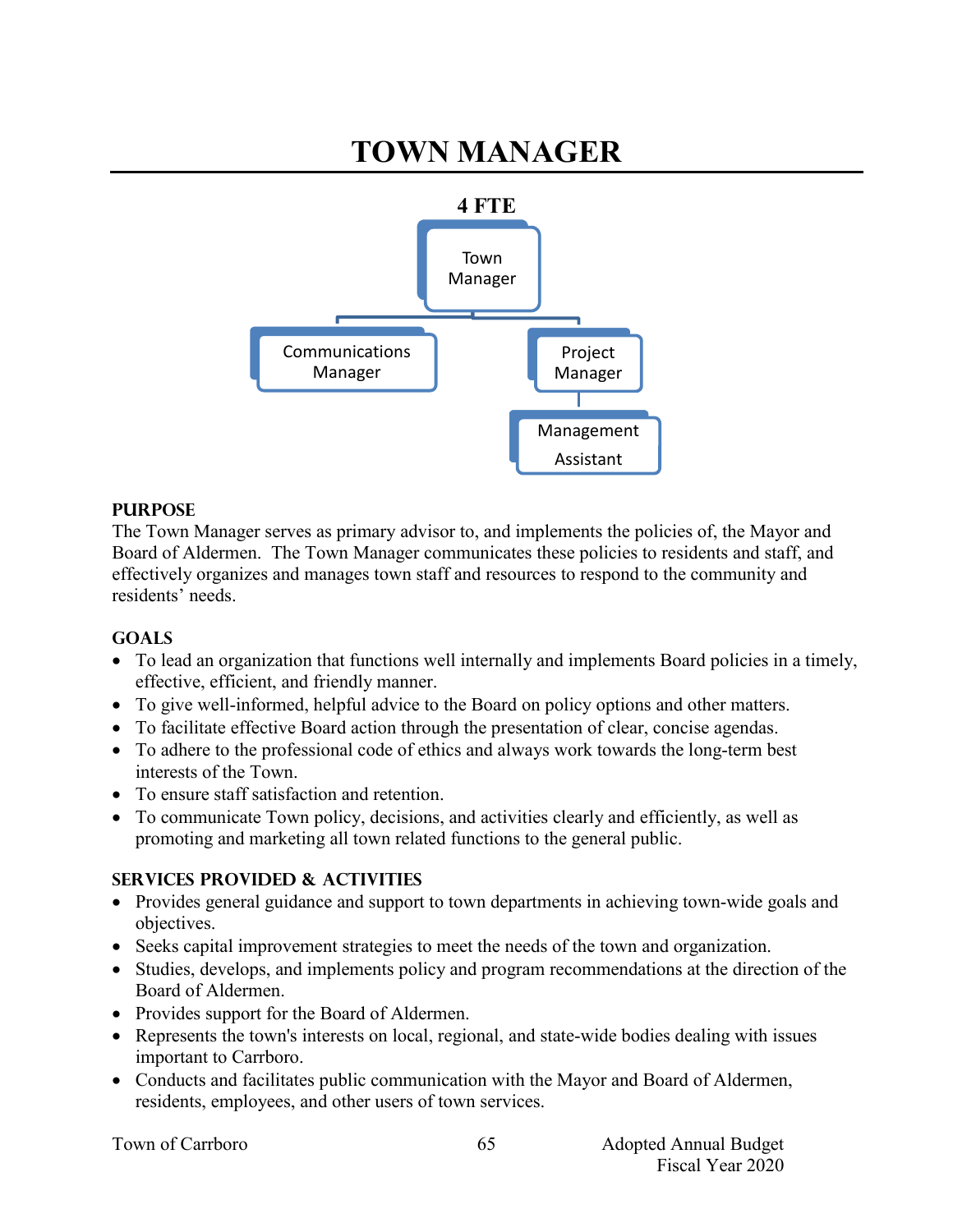#### **PREVIOUS YEAR ACCOMPLISHMENTS**

- Implementation of Communications Plan and increased community outreach
- Significant progress on the 203 South Greensboro Project
- Continued town facilities planning
- Development of a robust Capital Improvements Plan
- Moved the Town's equity initiative forward joined Government Alliance on Race and Equity

#### **UPCOMING FISCAL YEAR OBJECTIVES**

- Build on communications strategy and capacity
- Continued emphasis on equity initiative
- Organizational and employee development
- Continued town financial sustainability
- Implementation of Capital Improvements Plan

|                       | 2017-18<br>Actual | 2018-19<br><b>Adopted</b><br><b>Budget</b> | FY 2019-20<br><b>Adopted</b><br><b>Budget</b> | <b>Pct Change</b> |
|-----------------------|-------------------|--------------------------------------------|-----------------------------------------------|-------------------|
| Personnel             | 371,161           | 441,272                                    | 458,099                                       | $3.8\%$           |
| <b>Operating</b>      | 20,853            | 63,041                                     | 99,815                                        | 58.3%             |
| <b>Capital Outlay</b> |                   | 7,345                                      | 5,000                                         | $-31.9%$          |
| <b>TOTAL</b>          | \$392,014         | \$511,658                                  | \$562,914                                     | 10.0%             |

## **Budget summary for town manager**

#### **CHANGES IN BUDGET FROM PRIOR YEAR ADOPTED BUDGET:**

The Town Manager's budget increased due to personnel costs and an increase in the advertising and printing budgets related to town communications.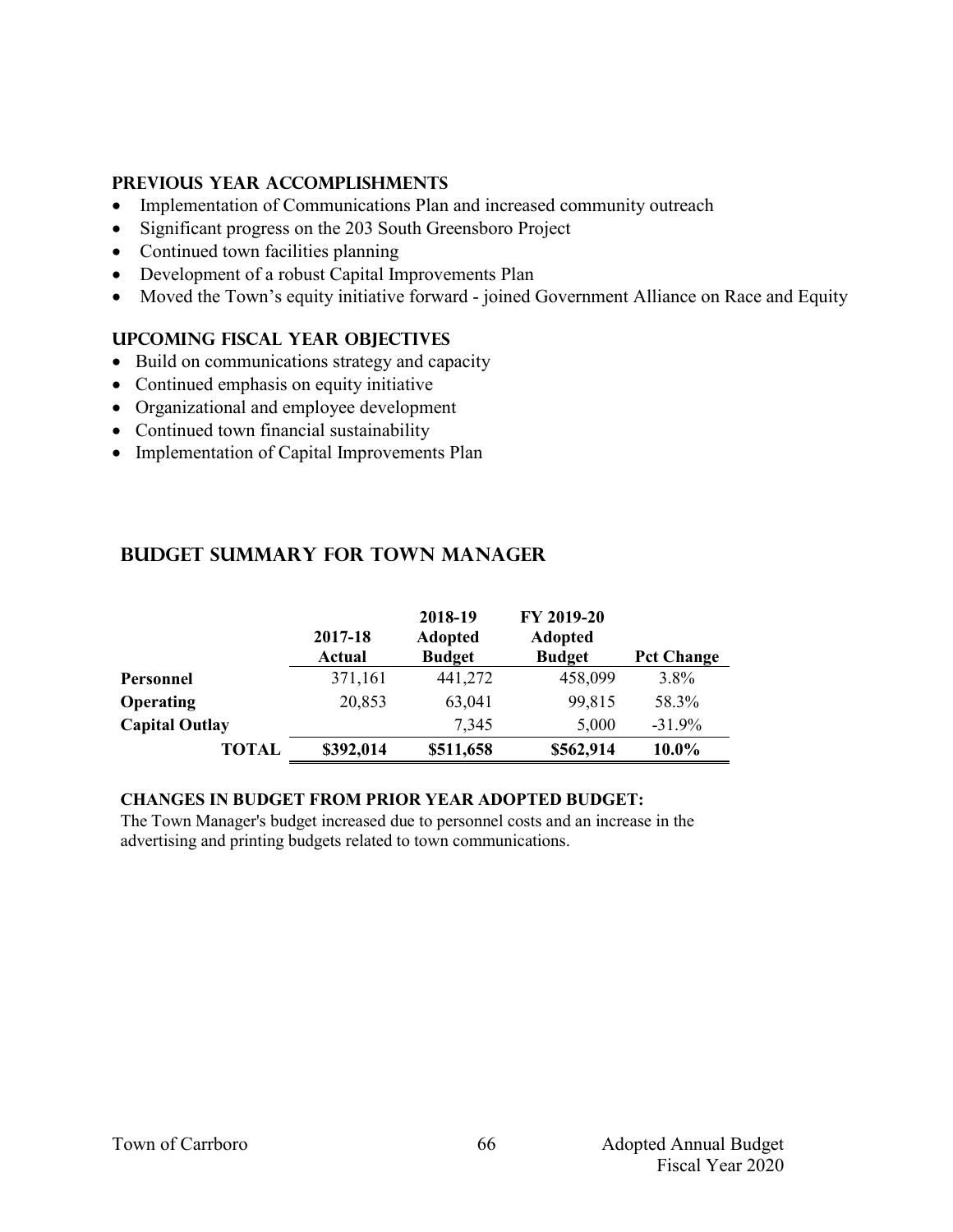# **INFORMATION TECHNOLOGY**

## **3 FTE**



## **PURPOSE**

To deliver technology-based solutions that are cost-effective and increase the effectiveness and efficiency of many Town services. To work with various external and community organizations, as directed by the Town Manager, to discover mutually beneficial relationships, sharing technology infrastructure, resources and strengths.

## **Goals**

- To provide the technology to enhance the delivery of Town services and to increase the access to and the quality of vital government data.
- To partner with our customers to understand their business processes and needs and then identify activities that can be effectively streamlined through the application of technology in a manner that is cost-effective, convenient and satisfactory.
- To align technology to business processes throughout Town government.
- To increase business continuity and limit service interruption through the application of technology and infrastructure redundancy.
- To work with county, municipal, educational and other agencies to share, cooperatively build and leverage existing infrastructure.
- To apply various technologies that enable staff, citizens and others to decrease their carbon footprint while working for the Town or interacting with the Town.

## **Services provided & activities**

- Create a Town wide Information Technology Budget and facilitate long term planning through the Capital Improvements Program.
- Provide technology support services for computer, voice and web presence to all departments.
- Provide technology project support and management for departments.
- Manage ongoing departmental application upgrade, patching and security. Manage ongoing operating system upgrades, patching and security.
- Maintain a replacement cycle for desktops and emergency services mobile computers through ongoing replacement cycles of aging inventory.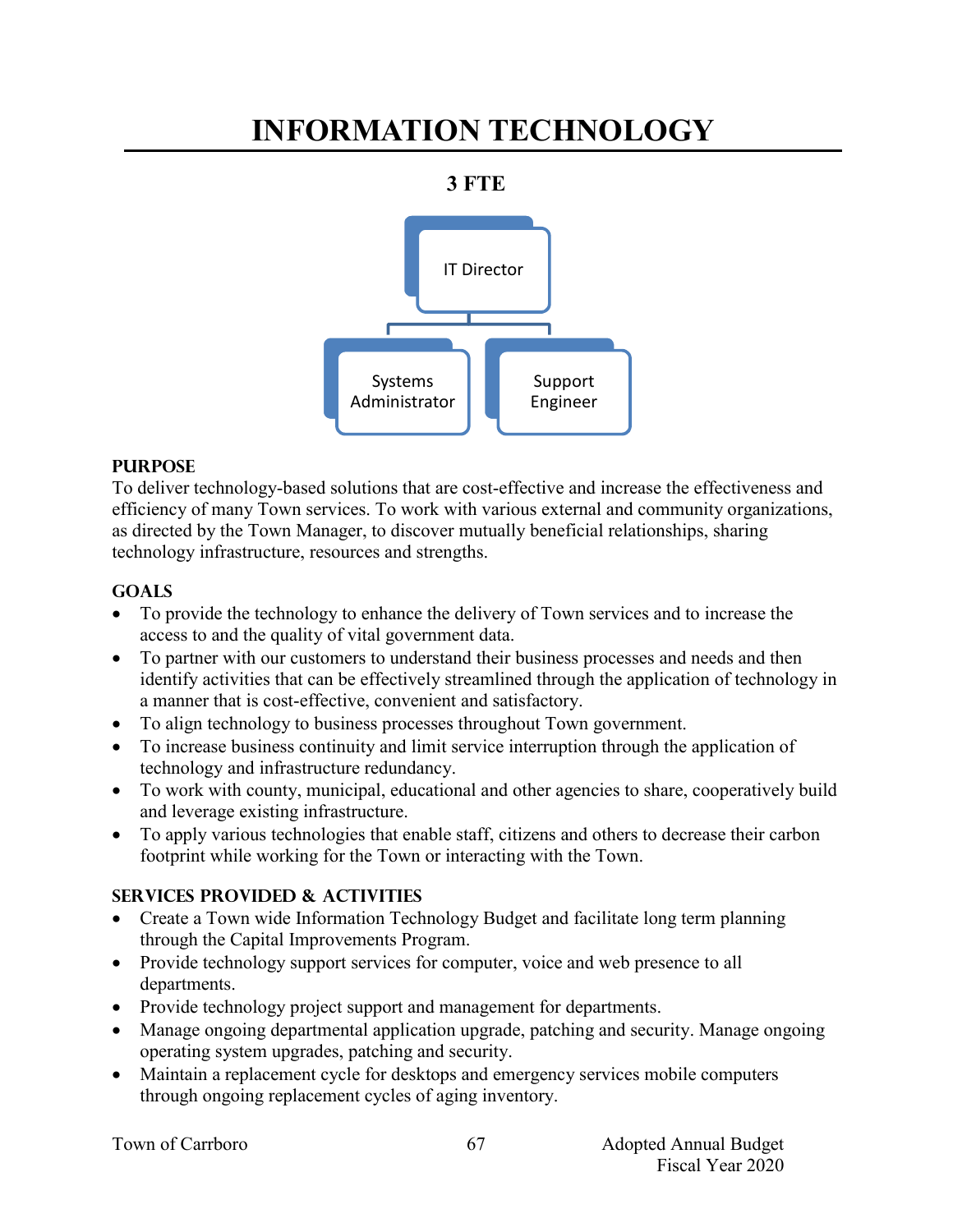- Facilitate the collection, storage, security and integrity of electronic data while ensuring appropriate access.
- Maintain reliable historical data backups for discrete data loss incidents and catastrophic events.
- Provide technology purchasing expertise to all departments.
- Provide, maintain and upgrade a reliable, scalable and secure computing infrastructure.
- Maintain, upgrade and expand the Town's phone system.
- Maintain, upgrade and expand the Town's public free Wi-Fi tocwireless.net.
- Maintain, upgrade and expand Town wide data and telecommunications physical plant of copper, fiber optics and wireless.

## **Previous year accomplishments**

- Completed implementation of land use planning and project review software, regulatory management, inspections, code enforcement, citizen requests, asset management and work order management for the Planning Department.
- Completed work with Chapel Hill Carrboro City Schools to interconnect school campuses located in Carrboro with fiber optic cabling. CHCCS leveraged existing Town of Carrboro owned fiber-optic infrastructure to greatly reduce the construction costs of the interconnectivity. This provides the school system with almost unlimited data and telecommunications bandwidth between many of their schools allowing CHCCS to keep pace with modern technology based learning initiatives. The following seven schools are now using these fiber optic interconnections: Carrboro High, Frank Porter Graham Elementary, Lincoln Center, Carrboro Elementary, McDougle Middle School and Elementary and Chapel Hill High.
- Implemented new Police Officer body worn camera system for Patrol and Community Service Officers
- Worked with AT&T to bring U-verse with AT&T GigaPower to the Carrboro Community. AT&T high-speed fiber based internet service throughout Carrboro was established when the Carrboro Board of Aldermen entered into an agreement with AT&T through their membership with the North Carolina Next Generation Network (NCNGN) to overbuild Carrboro with a fiber optic network that had one gigabyte symmetrical throughput capabilities.
- Implemented a Public Works cost accounting and work ticketing software solution.
- Connected UNC at Chapel Hill off campus programs, UNC TEACCH Autism Program and the Frank Porter Graham Child Development Institute (FPG), to campus resources through high speed fiber optic infrastructure owned by the Town of Carrboro. This removed significant ongoing monthly expenditures that now can be redirected to activities directly related to their core missions.
- Completed replacement of Board of Aldermen meeting broadcasting and streaming equipment.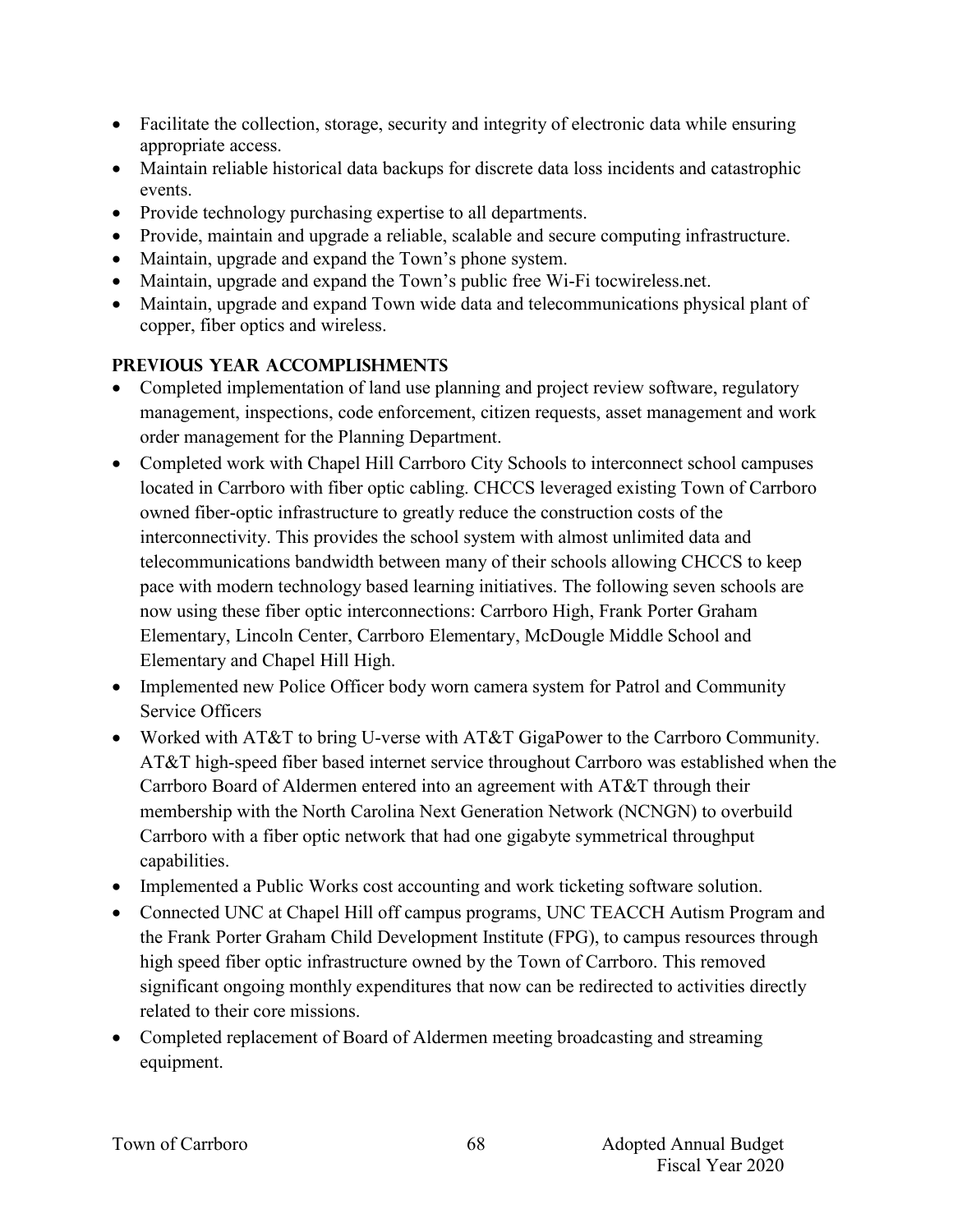#### **Upcoming Fiscal year objectives**

- Install conduit along Rogers Road for future fiber optic cabling and connectivity to promote local broadband competition and promote serving the unserved and underserved.
- Replace the Town's current phone system that serves all Town departments across all Town owned buildings.
- Continue to work with Orange County, OWASA, UNC-Chapel Hill, Town of Chapel Hill and Chapel Hill-Carrboro City Schools to interconnect and expand fiber optic networks and share knowledge.
- Continue to work with various NCNGN initiatives. NCNGN is a regional effort by four leading Universities and six municipalities seeking to accelerate the deployment of ultrahigh-speed networks to their surrounding communities.
- Continue to work with Google to bring Google Fiber to the Carrboro Community.

## **BOARD PRIORITIES**

IT supports all departments in their effort to meet board priorities & objectives. IT, as directed by the Town Manager, partners with local community organizations and other regional governmental bodies to leverage and share the Town's existing technology and technological knowledge to assist the underserved or unserved in the community.

#### **OBJECTIVES**

- 1. Identify activities that can be effectively streamlined through the application of technology in a manner that is cost-effective, convenient and satisfactory.
- 2. Increase access to and the quality of vital government data.
- 3. Provide the technology to enhance the delivery of town services.
- 4. Improve business continuity.
- 5. Maintain reliable historical data backups for discrete data loss incidents and catastrophic events.
- 6. Create telecommuting and in the field data access and input opportunities where possible to reduce the carbon footprint of Town staff.

|                                                                                                 | FY2016-17<br><b>ACTUAL</b> | FY2017-18<br><b>ACTUAL</b> | FY2018-19<br><b>ESTIMATED</b> | <b>FY2019-20</b><br><b>PROJECTED</b> |
|-------------------------------------------------------------------------------------------------|----------------------------|----------------------------|-------------------------------|--------------------------------------|
| $#$ of Workstations<br>Supported                                                                | 184                        | 192                        | 192                           | 186                                  |
| # of Emergency Services<br>Mobile Terminals<br>Supported                                        | 50                         | 52                         | 52                            | 45                                   |
| Average Hours per<br>Month of Unplanned<br><b>Application Downtime</b><br>During Business Hours | $<$ 1                      | $\leq$ 1                   | $\leq$                        | $\leq$ 1                             |
| # Unsuccessful Backups<br>per Month                                                             |                            |                            | 0                             |                                      |

## **PERFORMANCE MEASURES**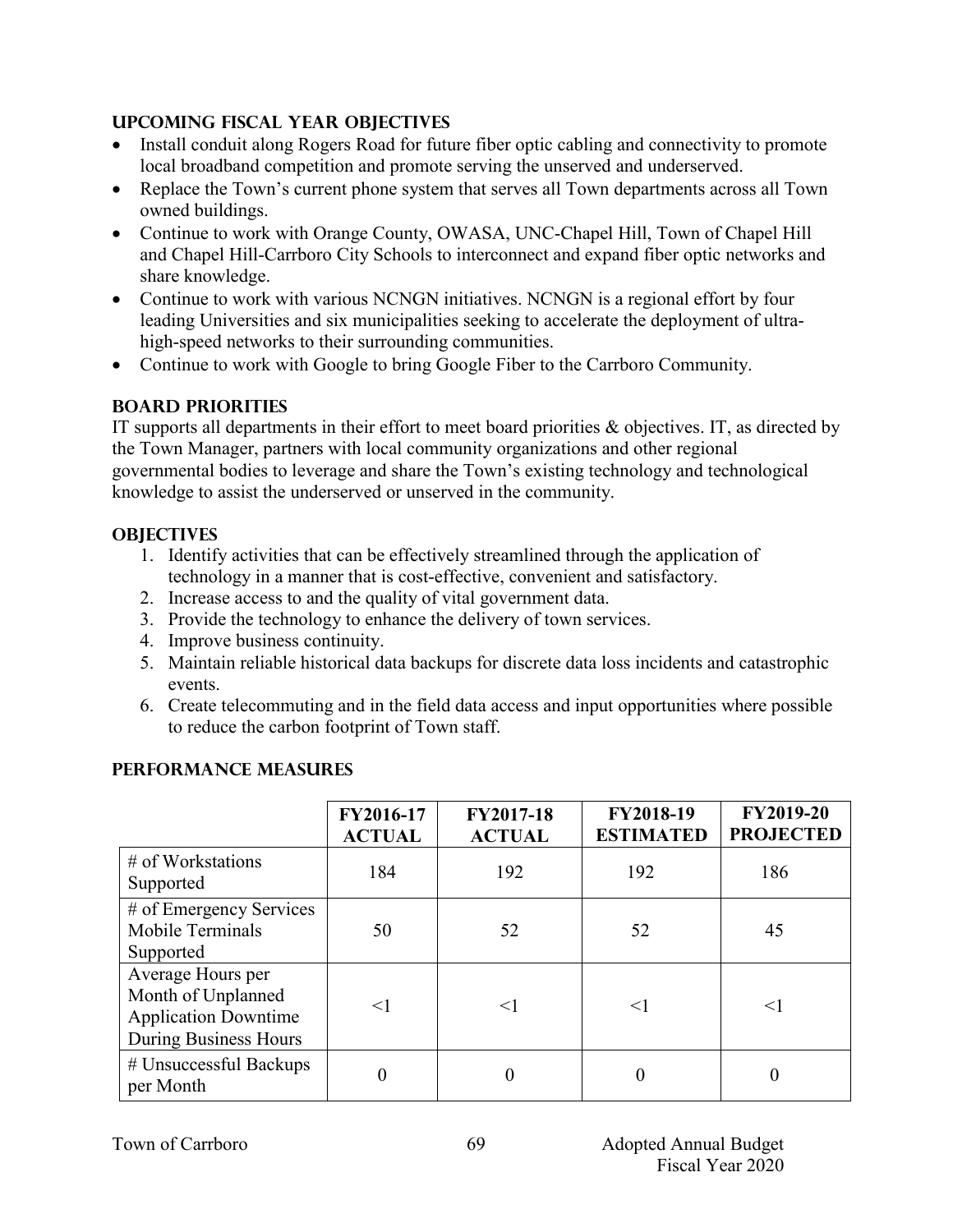|                       | 2017-18<br><b>Actual</b> | 2018-19<br><b>Adopted</b><br><b>Budget</b> | FY 2019-20<br><b>Adopted</b><br><b>Budget</b> | <b>Pct Change</b> |
|-----------------------|--------------------------|--------------------------------------------|-----------------------------------------------|-------------------|
| Personnel             | 293,698                  | 279,250                                    | 320,602                                       | 14.8%             |
| <b>Operating</b>      | 1,150,615                | 1,137,137                                  | 1,300,175                                     | 14.3%             |
| <b>Capital Outlay</b> | 5,821                    | 172,000                                    | 118,000                                       | $-31.4%$          |
| TOTAL                 | \$1,450,134              | \$1,588,387                                | \$1,738,777                                   | 9.5%              |

#### **Budget summary for information technology**

#### **CHANGES IN BUDGET FROM PRIOR YEAR ADOPTED BUDGET:**

Personnel costs increased due to changes in salaries and insurance elections. Telephone expenses will have a one-time increase related to the replacement of the Town's entire phone system. Contractual services continue to increase due primarily to software support agreements.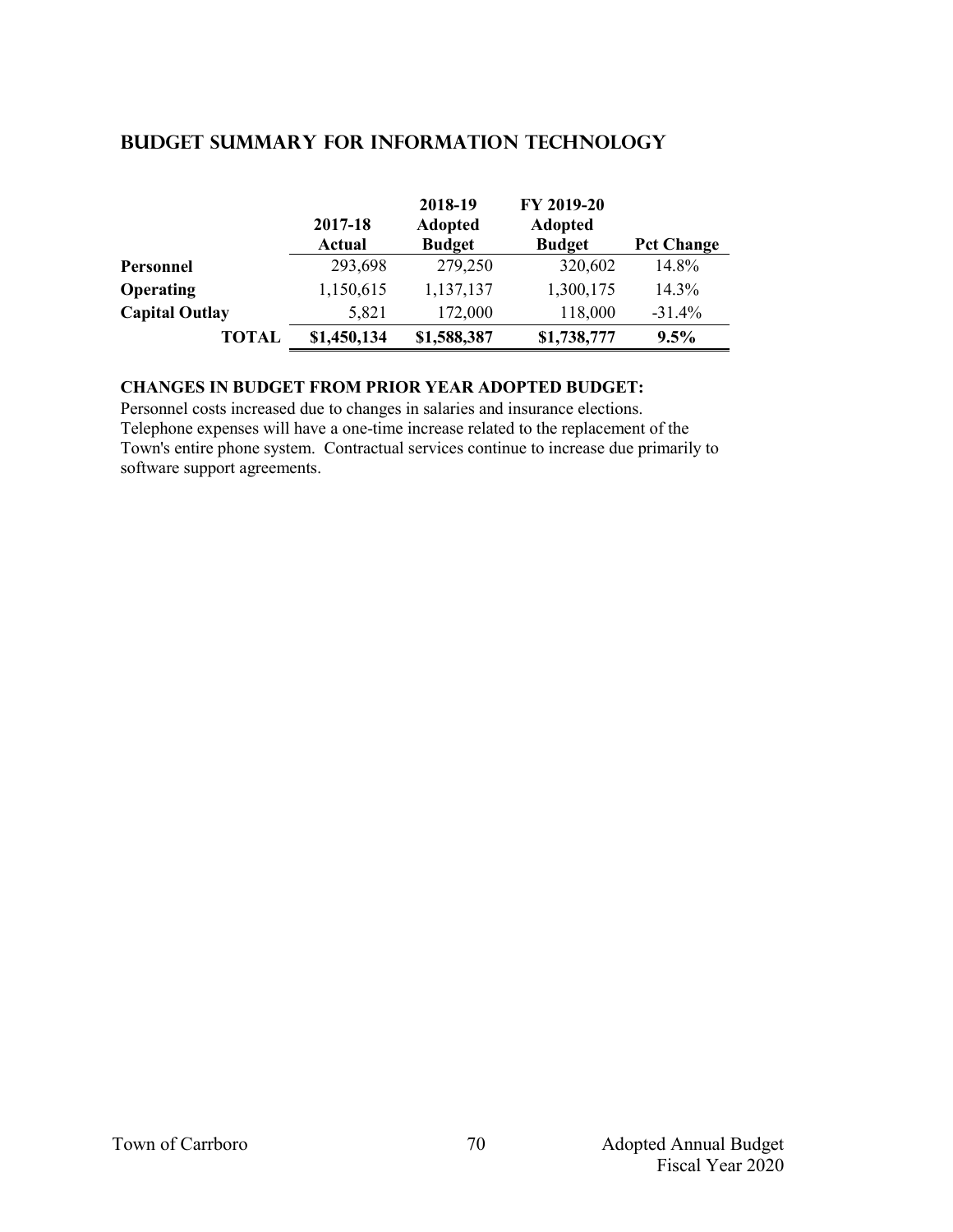## **ECONOMIC AND COMMUNITY DEVELOPMENT**



#### **PURPOSE**

To support the creative economy, arts and culture; foster a business friendly and supportive environment that encourages local for-profit, social enterprises and non-profit businesses to expand in and new businesses to locate in Carrboro; increase awareness of Carrboro as a arts and entertainment destination; support the travel and tourism industry; and encourage light manufacturing enterprises.

#### **Goals**

- Diversify and expand the commercial tax base, to create more high paying jobs in town, and to promote the town's image as a place for businesses.
- Create synergy in the downtown through support for the arts and cultural events, promoting and supporting healthy lifestyles and creating a positive business environment for merchants and customers.
- Promote and support locally owned expanding and new start-up business with an emphasis on green and sustainable ventures.
- Seek to provide adequate parking in the downtown to support existing and potential businesses.
- Support the non-profit organizations that provide unmet human services for low-moderate income persons through the Human Services Grant program.
- Promote travel and tourism in Carrboro and raise awareness of Carrboro as a destination.
- Help establish the Carrboro Business Alliance as a self-supporting organization.
- Expand opportunities for Light Manufacturing in the manufacturing zoning districts.

## **Services provided & activities**

- Be a resource for developers and new or expanding businesses to facilitate location of vacant space, the project review process and project implementation.
- Administer the Revolving Loan Funds including the application processing and billing.
- Provide staffing and administrative support to the Economic Sustainability Commission.
- Provide staffing and administrative support to the Human Services Advisory Board.
- Provide staffing and administrative support to the Carrboro Tourism Development Authority.
- Provide staffing and administrative support to the Arts Committee.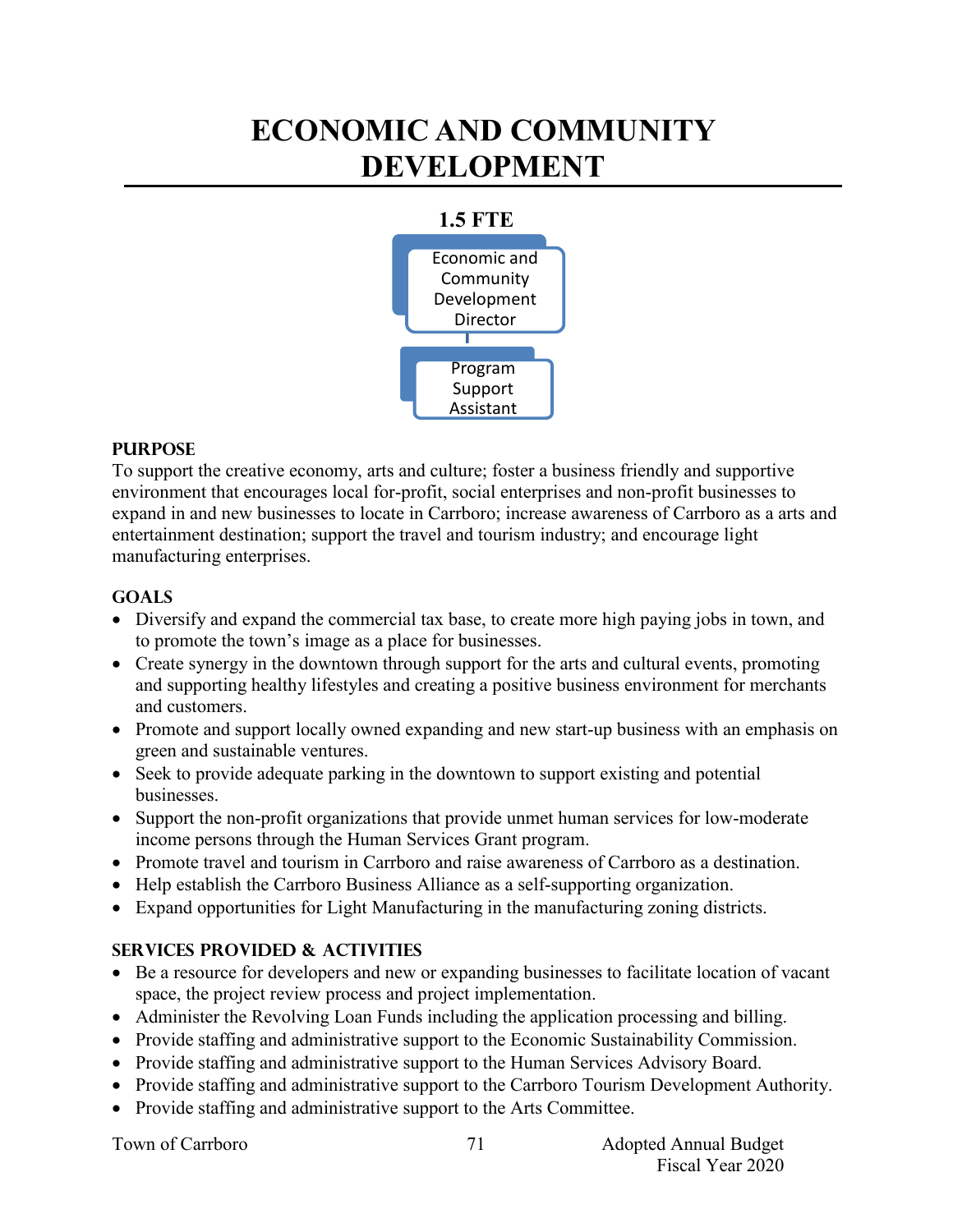- Be the liaison to the Carrboro Business Alliance.
- Serve on the Chapel Hill Orange County Visitor Bureau Board as Town staff liaison.
- Implement the action items of the Economic Sustainability Plan.
- Promote Carrboro through implementation of Town adopted branding.
- Provide business counseling and support to new and expanding businesses.
- Manage leases for town leased parking lots.

#### **Previous year accomplishments**

- Began implementation of the Economic Sustainability Plan by hosting an info After-Edu Hours events.
- Developed a short-term parking strategy for the 203 construction period.
- Worked with the CBA to increase staff capacity and establish the CBA as an independent organization.
- Worked with the CBA to coordinate business events, including Christmas business promotion and CBA networking opportunities.
- Ran February For the Love of Carrboro campaign pairing businesses with non-profits to encourage partnerships within the community and grow brand awareness.
- Worked with Arts Committee to expand public art opportunities by growing the Art Walk by adding the Century Center as a second exhibit hall.
- Worked with the Arts Committee in executing 3 scholarships for student artist.
- Worked with the Arts Committee in selection of a new Poet Laureate.
- Facilitated the Wayfinding Program up to design selection.
- Worked with Chapel Hill Orange County staff to launch new application for grant framework for Human Services funding.

## **Upcoming Fiscal year objectives**

- Continue implementation of the Economic Sustainability Plan.
- Work toward a long term parking solution for the 203 Project.
- Work with the TDA to develop a website and other creative digital content.
- Study pilot program of new Human Services funding application and grant framework process.
- Continue to support the Carrboro Business Alliance and work toward a self-sustaining organization.
- Work with Orange County Economic Development on bringing economic development incentives to Carrboro.
- Continue outreach to entrepreneurs, encourage makers, and support freelance workers.

## **BOARD PRIORITIES**

Diversify revenue stream to maintain ethnic and economic diversity. Enhance and sustain quality of life/place issues for everyone.

## **OBJECTIVES**

- 1. Diversify and expand the commercial tax base to create more high paying jobs in town and to promote the town's image as a place for businesses.
- 2. Support entrepreneurs, makers and freelancers development, including services, infrastructure, and job development.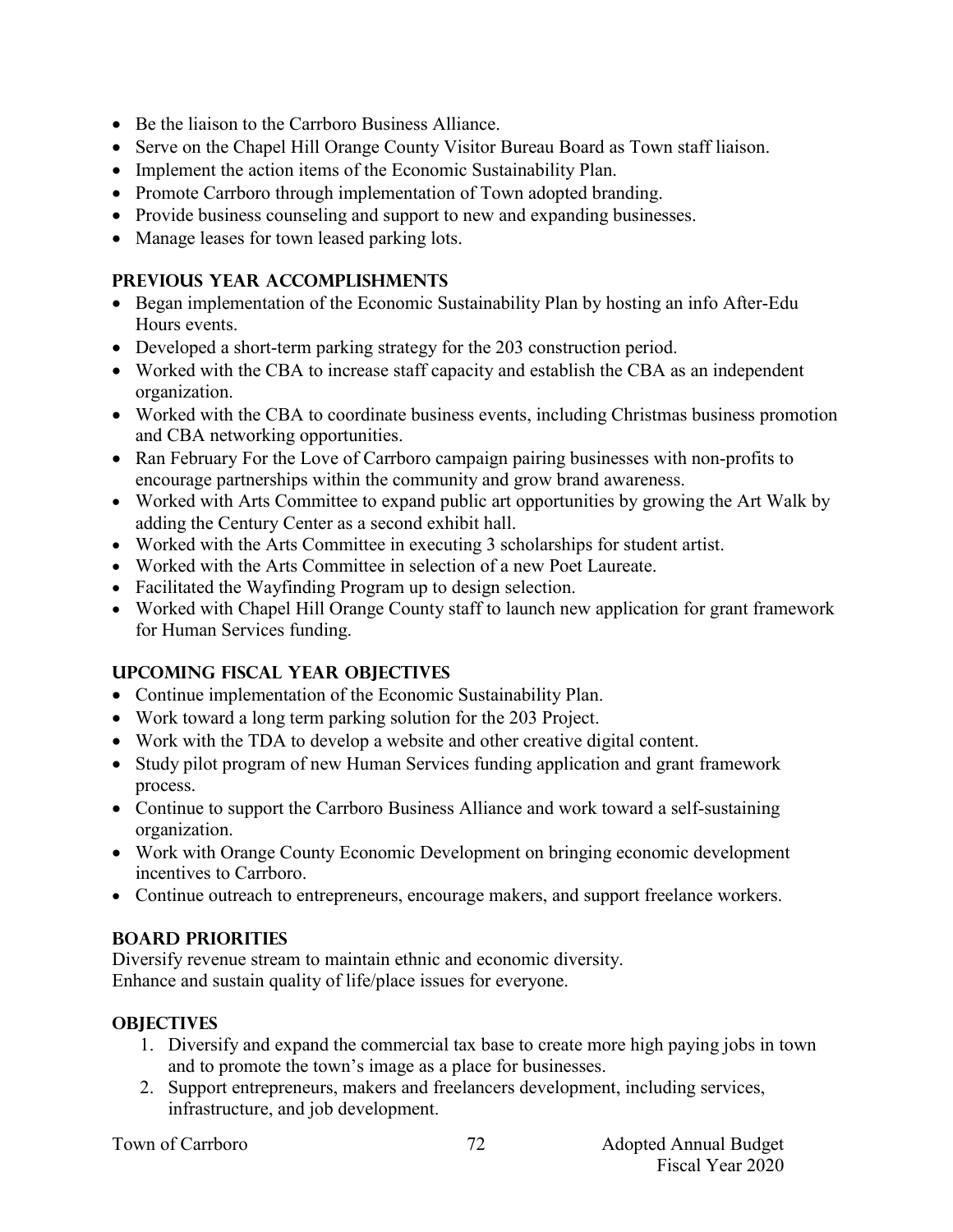- 3. Support locally owned and operated businesses for a strong local economy.
- 4. Support the outside agency organizations that provide unmet human services for lowmoderate income persons.

#### **PERFORMANCE MEASURES**

|                                   | FY2016-17     | FY2017-18     | FY 2018-19       | FY 2019-20       |
|-----------------------------------|---------------|---------------|------------------|------------------|
|                                   | <b>ACTUAL</b> | <b>ACTUAL</b> | <b>ESTIMATED</b> | <b>PROJECTED</b> |
| Increase the                      |               |               |                  |                  |
| Commercial Space                  | 1,930,820     | 2,020,820     | 2,050,548        | 2,050,548        |
| <b>Square Footage</b>             |               |               |                  |                  |
| Funds Allocated to<br>Non-profits | \$250,000     | \$300,000     | \$300,000        | \$300,000        |
| Number of Non-profits             | 53            | 55            | 55               | 56               |
| applying                          |               |               |                  |                  |
| Growth in the                     |               |               |                  |                  |
| <b>Commercial Tax Base</b>        | \$148,387,889 | \$149,574,992 | \$161,373,500    | \$168,340,700    |
| of the Center Business            |               |               |                  |                  |
| District                          |               |               |                  |                  |

## **Budget summary for Economic and community development**

|                  |              | 2017-18<br>Actual | 2018-19<br><b>Adopted</b><br><b>Budget</b> | FY 2019-20<br><b>Adopted</b><br><b>Budget</b> | <b>Pct Change</b> |
|------------------|--------------|-------------------|--------------------------------------------|-----------------------------------------------|-------------------|
| Personnel        |              | 135,909           | 133,709                                    | 142,059                                       | $6.2\%$           |
| <b>Operating</b> |              | 96,199            | 114,910                                    | 109,312                                       | $-4.9\%$          |
|                  | <b>TOTAL</b> | \$232,108         | \$248,619                                  | \$251,371                                     | 1.1%              |

#### **CHANGES IN BUDGET FROM PRIOR YEAR ADOPTED BUDGET:**

Increase in Personnel costs due to salary and insurance adjustments.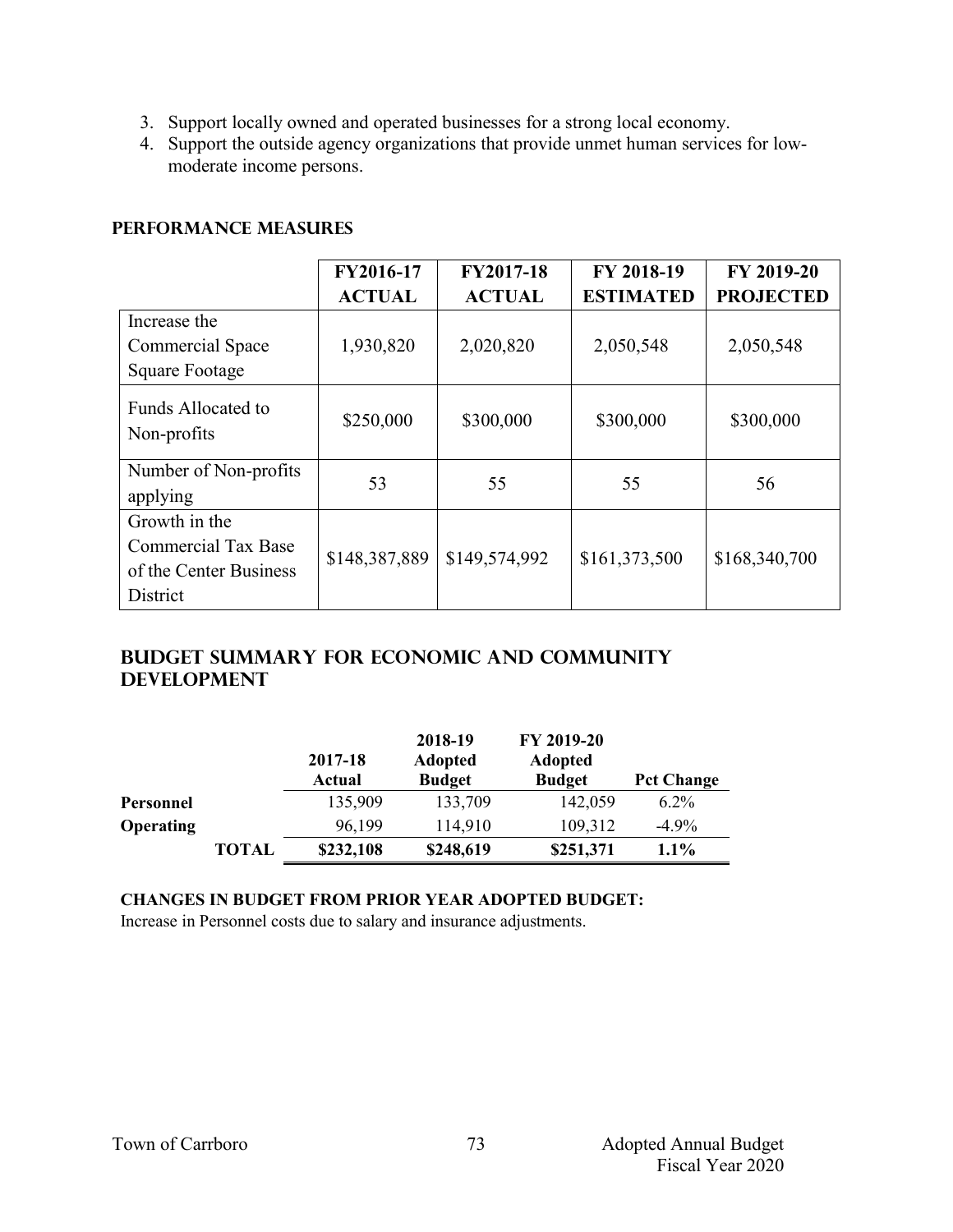## **TOWN CLERK**



#### **PURPOSE**

Prepares Board of Aldermen meeting agendas and minutes and make them available to citizens and town staff; maintain official town documents; prepare and make available updates to the Town Code and provide support for the Mayor and Board of Aldermen.

#### **Goals**

- Serve the Board and the public by facilitating the production of meeting agendas and minutes in a clear, timely fashion.
- Provide complete, accurate, and error free minutes to the Board of Aldermen so they can be approved without amendments.
- Maintain and organize official town documents, including the Town Code and all Town Contracts, for the use of the Board, staff, and the public.
- Provide multiple public access points for all minutes and agendas.
- Increase the use of available technology in storage and retreiveal of all town documents.

## **Services provided & activities**

- Prepares minutes and agendas of Board of Aldermen meetings and makes these documents available electronically through the Town's website and stores the documents permanently.
- Posts video and audio of all Board of Aldermen meetings to the website.
- Maintains updated Town Code and posts on the town website.
- Maintains an accurate record of all ordinances approved by the Board of Aldermen.
- Prepares and distributes the monthly Calendar of Meetings.
- Prepares the Calendar of Agenda Items for review by the Town Manager.
- Maintains a roster of advisory boards and commissions and facilitates the application and appointment process.
- Plans the annual advisory board recognition dinner.
- Researches town records upon request.
- Indexes and stores all Town Contracts and/or agreements.
- Intergovernmental Affairs Liaison with State and Federal Delegates
- Citizen Surveys and Citizen Academy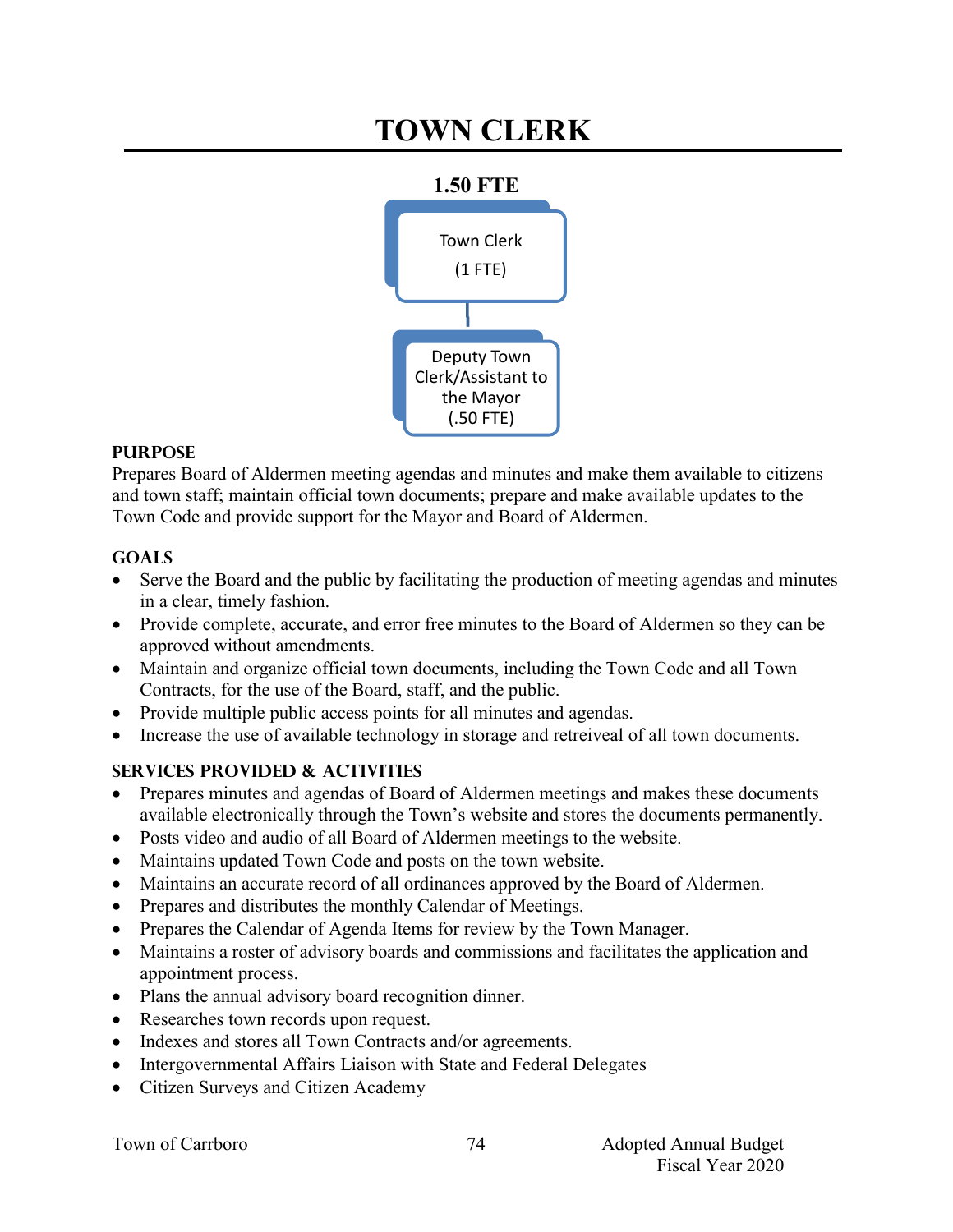#### **Previous year accomplishments**

- Continued North Carolina Certified Municipal Clerk Designation
- Continued required education for International Institute of Municipal Clerks Master Municipal Clerks Designation
- Filed 100% of executed Town Contracts
- Posted 100% of the updates to the Town Code on the Town's website within one week of adoption.
- Prepared agendas and minutes for Board of Aldermen meetings.
- Led Town's first Citizen's Academy
- Conducted  $2<sup>nd</sup>$  Citizen Satisfaction Survey

## **Upcoming Fiscal year objectives**

- To increase the number of electronically indexed contracts.
- To continue to seek Master Municipal Clerk Designation from the International Institute of Municipal Clerks.
- To continue scanning back-up files for pre-1982 Board of Aldermen's meetings and make them searchable on the town's website.
- To increase the number of scanned contracts from 80% to 100%.
- To continue using Granicus agenda, meeting, and minute management software for efficient meetings.

## **BOARD PRIORITIES**

Enhance and sustain quality of life/place issues for everyone.

## **OBJECTIVES**

- 1. Index and store all Town contracts and/or agreements.
- 2. Prepare minutes and make available on the website.
- 3. Increase the number of scanned contracts.
- 4. Increase the number of electronically indexed contracts.
- 5. Continue Granicus agenda, meeting, and minute management software.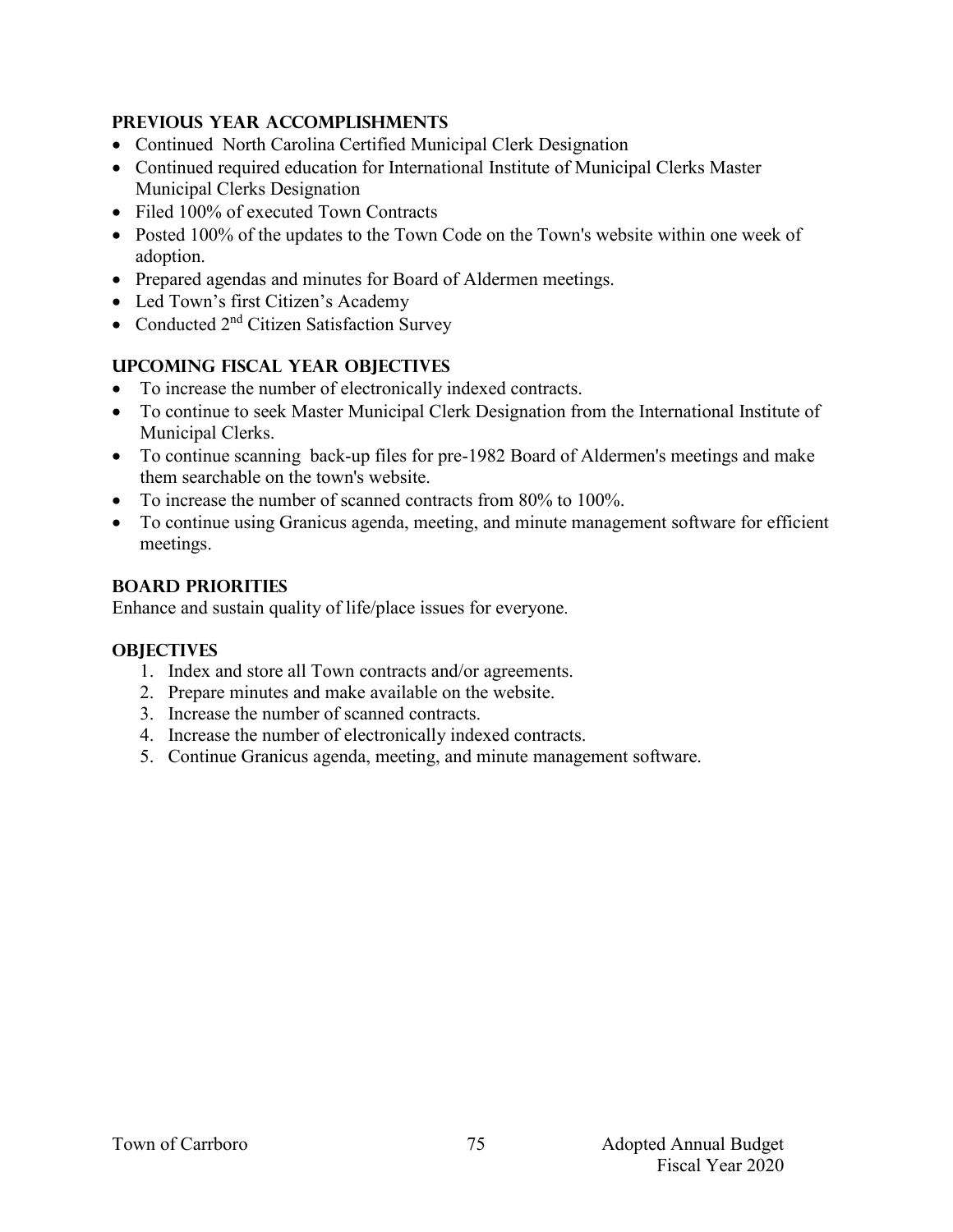#### **PERFORMANCE MEASURES**

|                                                                | FY2016-17<br><b>ACTUAL</b> | FY2017-18<br><b>ACTUAL</b> | FY2018-19<br><b>ESTIMATED</b> | <b>FY2019-20</b><br><b>PROJECTED</b> |
|----------------------------------------------------------------|----------------------------|----------------------------|-------------------------------|--------------------------------------|
| $#$ of Town Contracts on<br>file with the Town Clerk           | 2125                       | 2130                       | 2140                          | 2160                                 |
| $#$ of Board of Aldermen<br>Minutes Prepared by<br>Town Clerk  | 35                         | 37                         | 37                            | 37                                   |
| # Employee Hours Spent<br>Electronically Indexing<br>Contracts | 120                        | 12                         | 12                            | 40                                   |
| $\#$ of Town Contracts<br><b>Electronically Indexed</b>        | 1890                       | 1920                       | 2100                          | 2100                                 |
| Employee Hours Per Set<br>of Aldermen Minutes<br>Prepared      | 2.0                        | 2.0                        | 2.0                           | 2.0                                  |

## **Budget summary for Town Clerk**

|                  | 2017-18<br>Actual | 2018-19<br><b>Adopted</b><br><b>Budget</b> | FY 2019-20<br><b>Adopted</b><br><b>Budget</b> | <b>Pct Change</b> |
|------------------|-------------------|--------------------------------------------|-----------------------------------------------|-------------------|
| Personnel        | 134,760           | 124,531                                    | 129,905                                       | $4.3\%$           |
| <b>Operating</b> | 14,801            | 38,450                                     | 21,070                                        | $-45.2\%$         |
| <b>TOTAL</b>     | \$149,561         | \$162,981                                  | \$150,975                                     | $-7.4\%$          |

#### **CHANGES IN BUDGET FROM PRIOR YEAR ADOPTED BUDGET:**

Increase in Personnel costs due to salary and insurance adjustments. Contractual costs decreased from FY19, which included the cost of the Town's survey.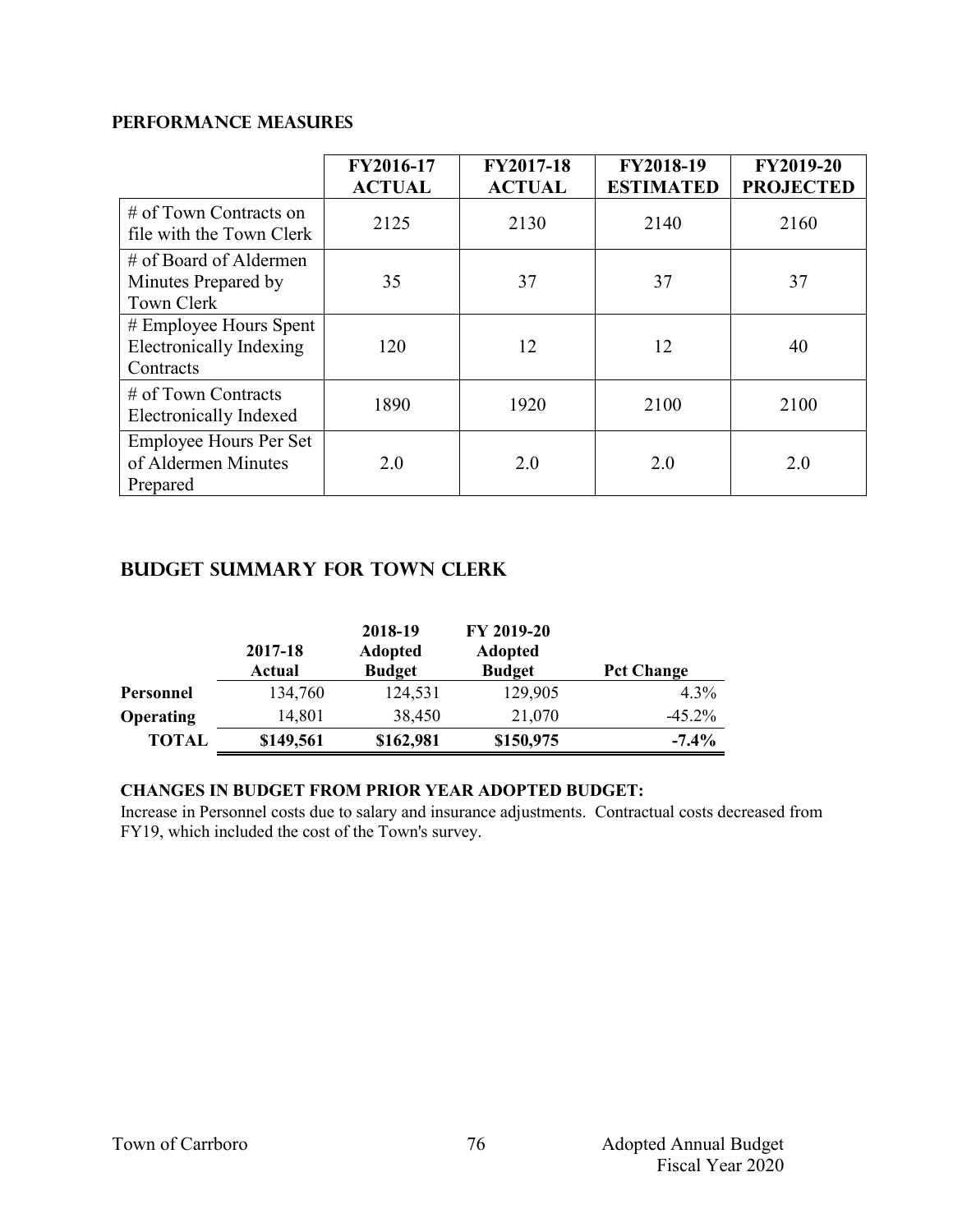## **FINANCE**





## **PURPOSE**

To provide financial management support for the delivery of town-wide services through the administration of financial, budget, payroll, accounts payables, billing and collections, and project development through best business practices.

## **SERVICES PROVIDED & ACTIVITIES**

- Coordinate the annual independent audit and CAFR.
- Coordinate development of operating and capital budgets.
- Provide financial reporting as required by state and federal law.
- Process payroll and accounts payables.
- General Billing for various Town delivered services (i.e. Dumpster, Retiree Health Insurance, etc.).
- Manage cash and investments to ensure sufficient cash is available to pay current obligations and that idle cash is invested in accordance with state law.
- Issue purchase orders for goods and services, solicit bids, manage procurement card program, and manage service contracts.
- Manage risk and insurance program, including claims management, general liability, police, and public officials, and auto/property liability.

## **GOALS**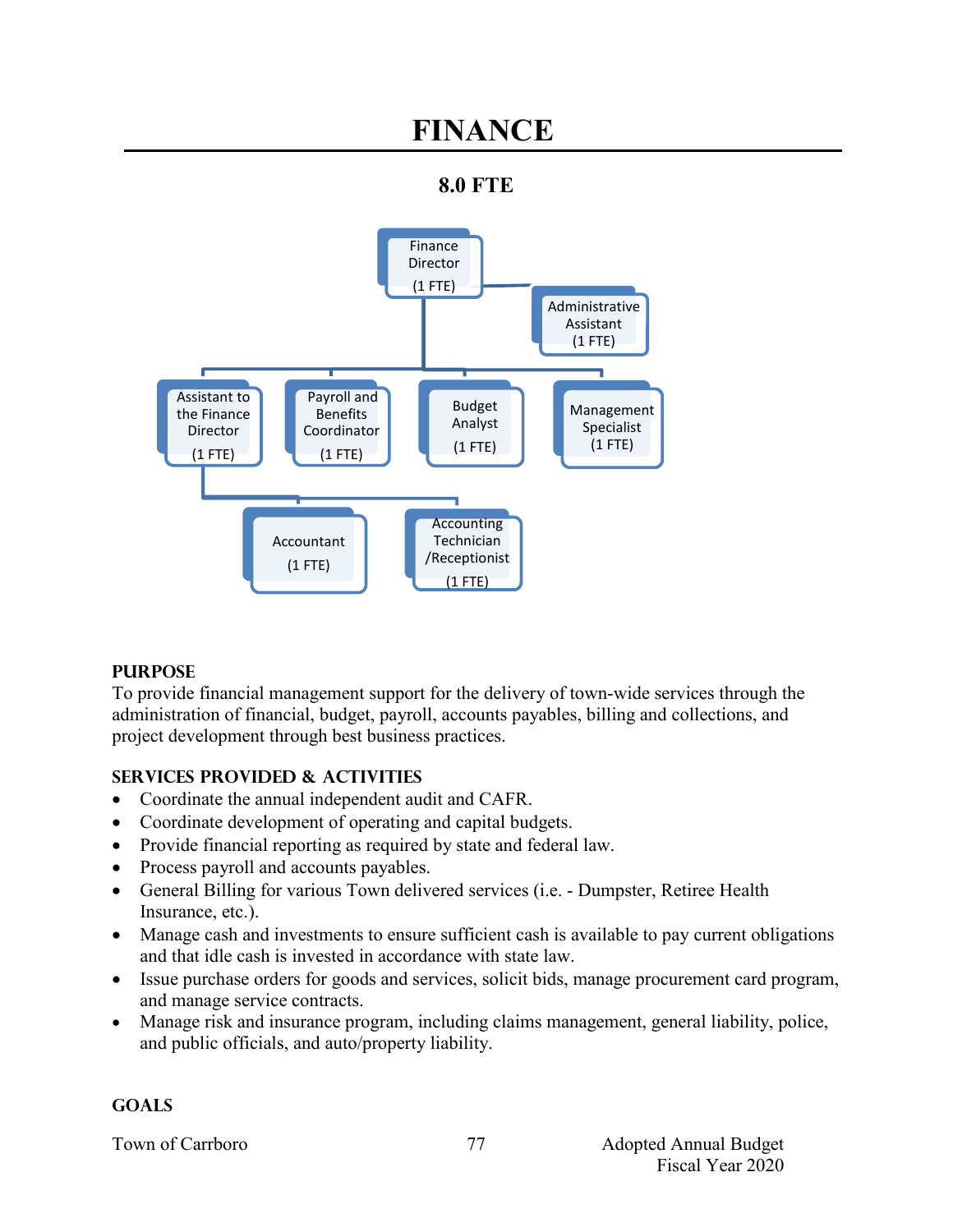- To strengthen financial accountability throughout the organization.
- To process and record all transactions accurately and timely.
- To make financial information available to decision makers on a regular and timely basis.
- To evaluate and implement strategies to utilize technology for increased operating efficiency, effectiveness, and cost savings.

#### **PREVIOUS YEAR ACCOMPLISHMENTS**

- Completed successful audit for year ending June 30, 2018 with no audit findings.
- Received Distinguished Budget Presentation Award from the Government Finance Officers Association.
- Received Certificate of Achievement for Excellence in Financial Reporting from the Government Finance Officers Association.
- Successful sale of surplus property.
- Expanded online availability of employee compensation data.

## **UPCOMING FISCAL YEAR ACTIVITIES**

- Continue to increase knowledge among departments on the use of MUNIS financial system.
- Implement on-line time and attendance system for payroll processing.
- Secure favorable financing for vehicles and equipment replacement.
- Continue to identify strategies for streamlining administrative processes.
- Review and update policies and procedures.
- Coordinate annual audit and prepare CAFR.
- File all required financial reports with state and/or federal agencies.
- Increase use of EFTs with vendors.
- Financing of 203 South Greensboro Street

## **BOARD PRIORITIES**

The Finance Department supports all departments in their effort to meet board priorities & objectives.

## **OBJECTIVES**

- 1. Process and record all transactions accurately and in a timely manner.
- 2. Utilize technology to ensure best business practices are effective and efficient.
- 3. Insure Town's internal control system safeguards the Town's assets.
- 4. Ensure all grant and project ordinances are approved by the Board of Aldermen.
- 5. Ensure all transactions are completed and posted by the  $5<sup>th</sup>$  working day of each month.
- 6. Monitor the Town's revenues and expenditures for compliance with the annual budget ordinance.
- 7. Complete development of annual operating and multi-year budgets by June 30.
- 8. Complete annual independent audit and prepare Comprehensive Annual Financial Report.

## **PERFORMANCE MEASURES**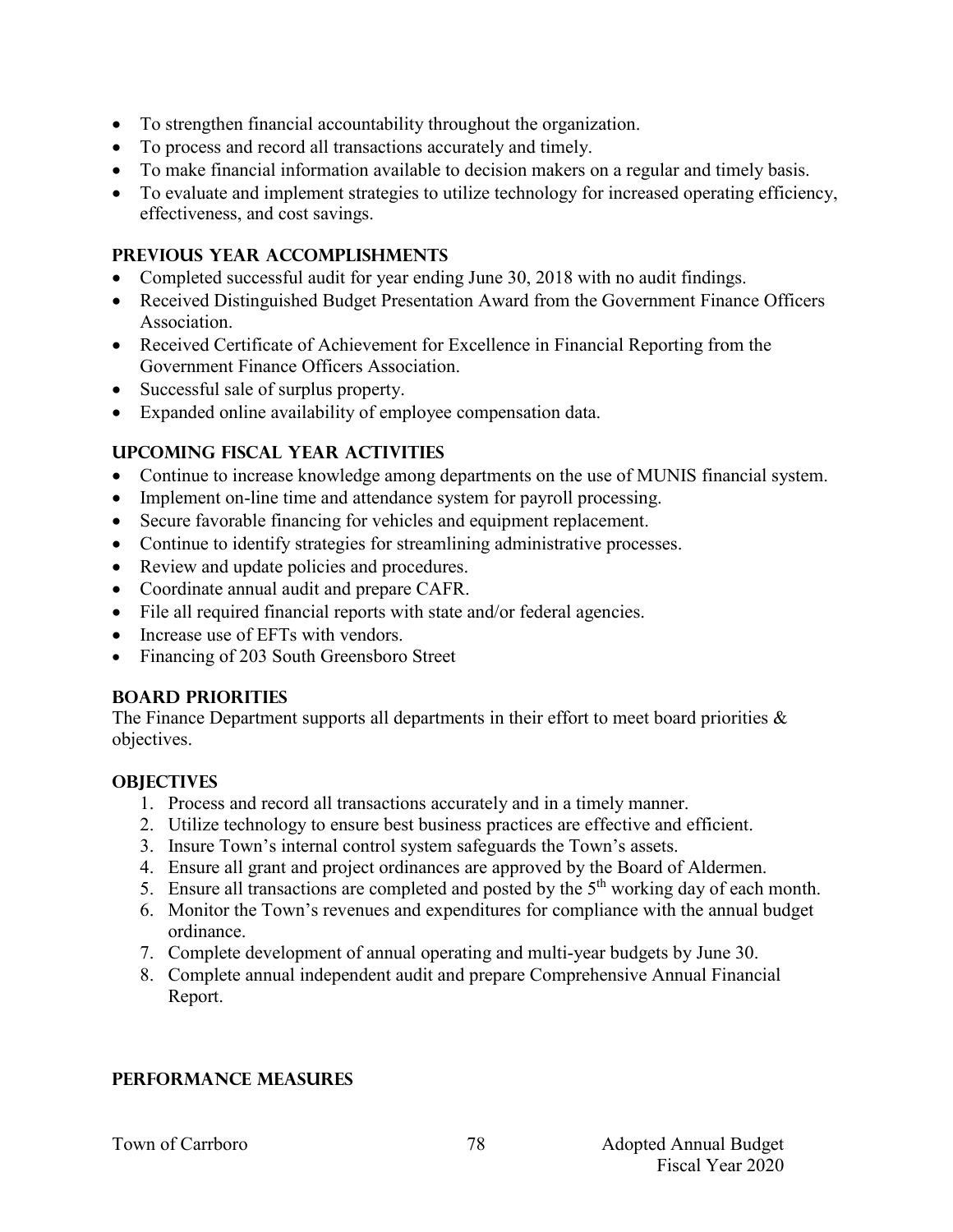|                                                                                                             | FY2016-17<br><b>ACTUAL</b> | FY2017-18<br><b>ACTUAL</b> | FY2018-19<br><b>ESTIMATED</b> | <b>FY2019-20</b><br><b>PROJECTED</b> |
|-------------------------------------------------------------------------------------------------------------|----------------------------|----------------------------|-------------------------------|--------------------------------------|
| Process Bi-Weekly<br>Payroll for Town<br>Employees                                                          | 26                         | 26                         | 26                            | 26                                   |
| Number of Invoices<br><b>Processed Annually</b>                                                             | 5901                       | 5675                       | 5800                          | 5800                                 |
| Number of Purchase<br><b>Orders Issued Annually</b>                                                         | 329                        | 242                        | 300                           | 300                                  |
| Number of Contracts<br><b>Issued Annually</b>                                                               | 74                         | 120                        | 158                           | 196                                  |
| Close Each Accounting<br>Period by the $5th$ of each<br>Month                                               | 12                         | 12                         | 12                            | 12                                   |
| <b>Produce and Distribute</b><br><b>Monthly Financial</b><br>Statement by the $10^{th}$ of<br>each Month    | 100%                       | 100%                       | 100%                          | 100%                                 |
| Receive less than 2 audit<br>findings & response<br>comments by<br><b>Independent Auditors</b><br>Each Year | $\boldsymbol{0}$           | $\boldsymbol{0}$           | $\boldsymbol{0}$              | $\boldsymbol{0}$                     |
| Expenditures at year-end<br>are within $+/-5\%$ of the<br>Original Budget                                   | $(7.60\%)$                 | $(9.86\%)$                 | $(5.00\%)$                    | $(5.00\%)$                           |
| <b>Actual Revenues at</b><br>year-end are within $+/-$<br>5% of Original Budget                             | 0.17%                      | 4.71%                      | 5.00%                         | 5.00%                                |

## **Budget summary for Finance**

|                  |              | 2017-18<br>Actual | 2018-19<br><b>Adopted</b><br><b>Budget</b> | FY 2019-20<br><b>Adopted</b><br><b>Budget</b> | <b>Pct Change</b> |
|------------------|--------------|-------------------|--------------------------------------------|-----------------------------------------------|-------------------|
| Personnel        |              | 480,236           | 577,539                                    | 721,284                                       | 24.9%             |
| <b>Operating</b> |              | 513,416           | 570,102                                    | 527,570                                       | $-7.5\%$          |
|                  | <b>TOTAL</b> | \$993,652         | \$1,147,641                                | \$1,248,854                                   | 8.8%              |

#### **CHANGES IN BUDGET FROM PRIOR YEAR ADOPTED BUDGET:**

Increase in Personnel costs due to additional staff and insurance adjustments. Operating expenses of contractual services and general insurance decreased.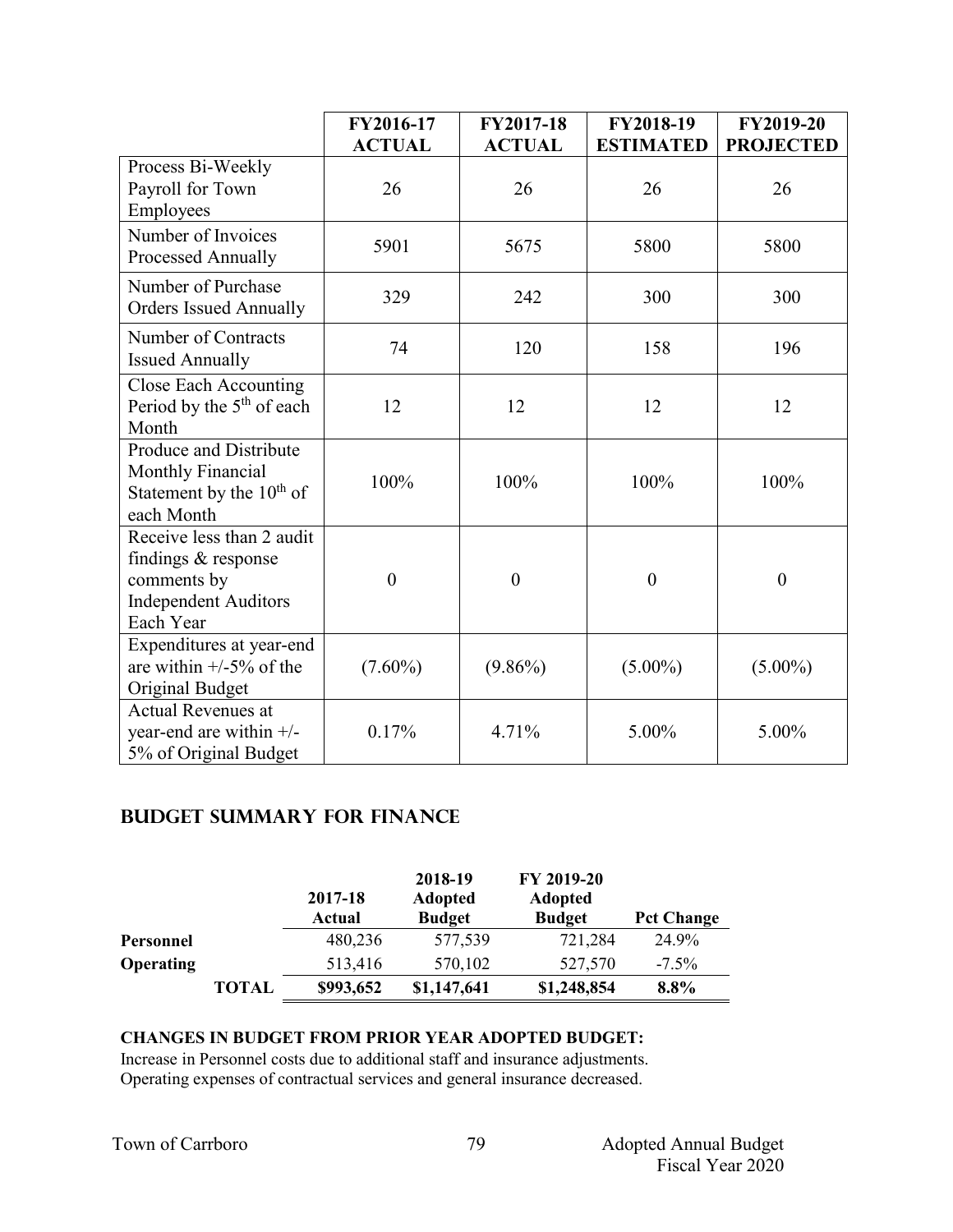## **HUMAN RESOURCES**





#### **PURPOSE**

Partner with the management team to recruit, hire, develop, and retain a highly qualified diverse staff dedicated to delivering exemplary customer service and to creating an atmosphere of positive employee relations that focuses on the health and well-being of all employees.

## **GOALS**

- Work with Manager and Management Team to maintain a fair, respectful, and effective work environment through Organizational Development work and initiatives, training, and communication.
- Research, review, and recommend competitive and cost-effective benefits.
- Continue providing Diversity Training to Management Team and all Town employees.
- Research and review pay and position classification policies and programs that support the Board's goals for competitive, living wages that also provide employees with an affordable housing wage.
- Continue Wellness Education for employees in keeping with the Board's goal of enhancing quality of life for everyone.
- Provide a fair and equitable process for attracting applicants and retaining employees who have the education and experience commensurate with position requirements.
- Participate in the Club Nova Education Program for people in our community who strive to overcome the challenges of mental illness.

## **SERVICES PROVIDED & ACTIVITIES**

- Provides Organizational Development assistance to Town Manager and Management Team
- Responsible for Worker's Compensation administration
- Advertises vacant positions, receives employment applications, assists departments with interview process, background checks, and verifies employment eligibility (E-Verify)
- Conducts new employee orientations, including benefits enrollment sessions and surveys
- Administers town provided and voluntary benefits, including counseling all employees on benefits plan(s) and options
- Coordinates administration of DOT substance abuse testing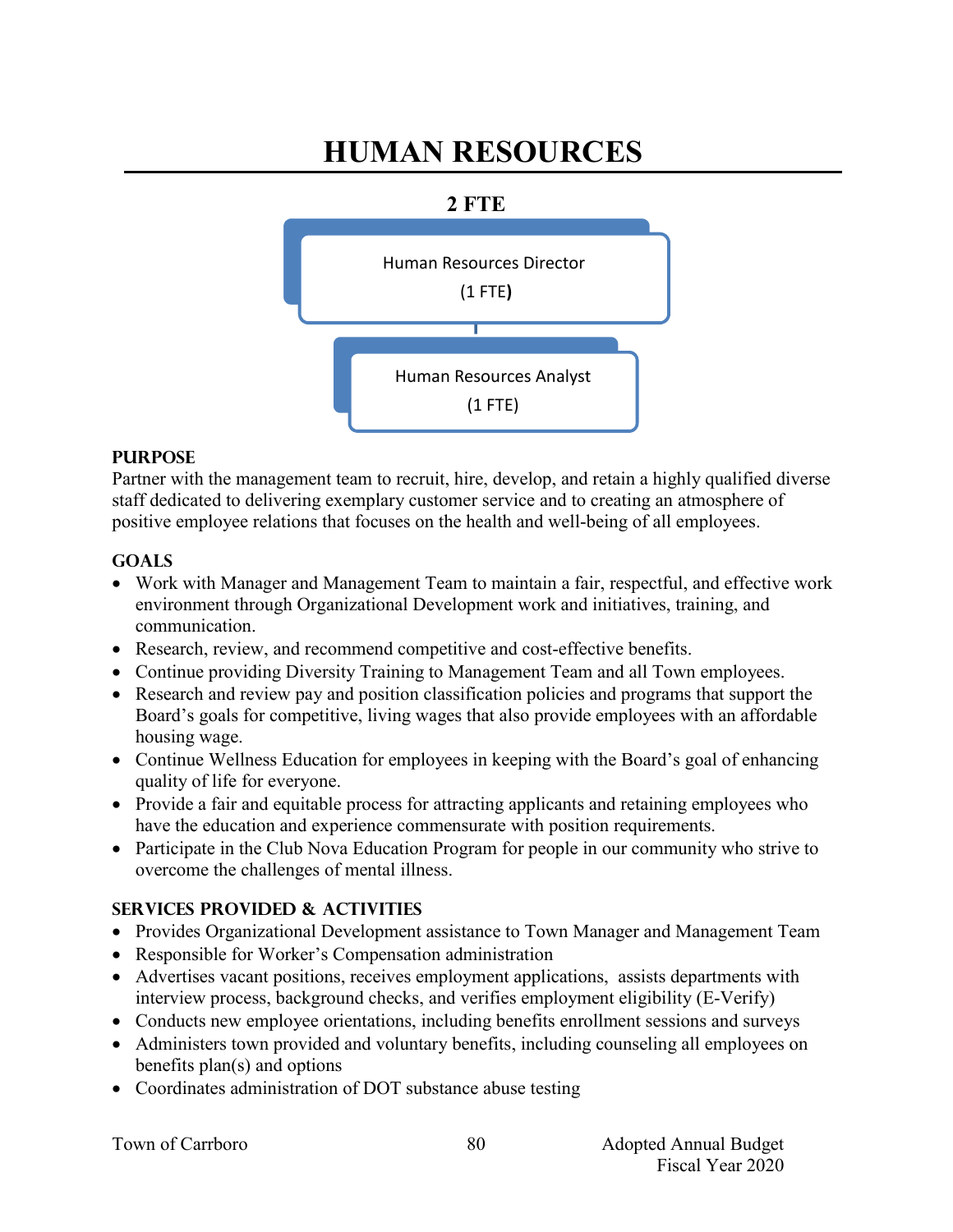- Coordinates administration of family medical leave (FMLA) benefits
- Coordinates employee assistance program (EAP) services
- Coordinates COBRA administration services
- Counsels supervisors and employees on performance issues
- Conducts and responds to salary surveys
- Provides staff development training to management and employees
- Assists departments with personnel and employee relations issues
- Administers and monitors the performance evaluation process
- Keeps supervisors and department heads abreast of legislative changes and guidelines that affect personnel administration
- Maintains confidential personnel files in accordance with the General Statutes and completes reports according to state and federal regulations.

## **PREVIOUS YEAR ACCOMPLISHMENTS**

- Employee Spring Picnic and Wellness (Physical Activities) Event
- Implemented Medicare Advantage plan for retirees to improves coverage and lowers cost for the town
- Flu Shot Clinic for Employees (>60 participants)
- Conducted new employee orientation sessions and benefits enrollment seminars
- Employee Holiday Party
- Recognized and Rewarded Employee Service Milestones
- Conducted Coaching and Counseling Sessions for Department Directors
- Attend monthly Area HR Meetings; host once a year
- Provided direct communication to each employee on benefits deductions
- Provided each employee with a total compensation statement

## **UPCOMING FISCAL YEAR OBJECTIVES**

- Continue providing education for all employees in Diversity/Racial Sensitivity/Multiculturalism
- Partner with the Town's benefits broker and insurance providers to seek ways to reduce town-provided and voluntary benefits costs while maintaining a comprehensive and competitive benefits package
- Provide Training and Development for Department Directors and Supervisors that will enhance their leadership, operations management, and employee development skills.
- Provide Computer Skills, Character Building, and Leadership Training for Employees so job performance and job satisfaction will improve
- Work to digitize Personnel Transaction Notices, Open Enrollment and other records to improve efficiency, accuracy and ability to make data driven decisions.

## **BOARD PRIORITIES**

Enhance quality of life/place issues for everyone.